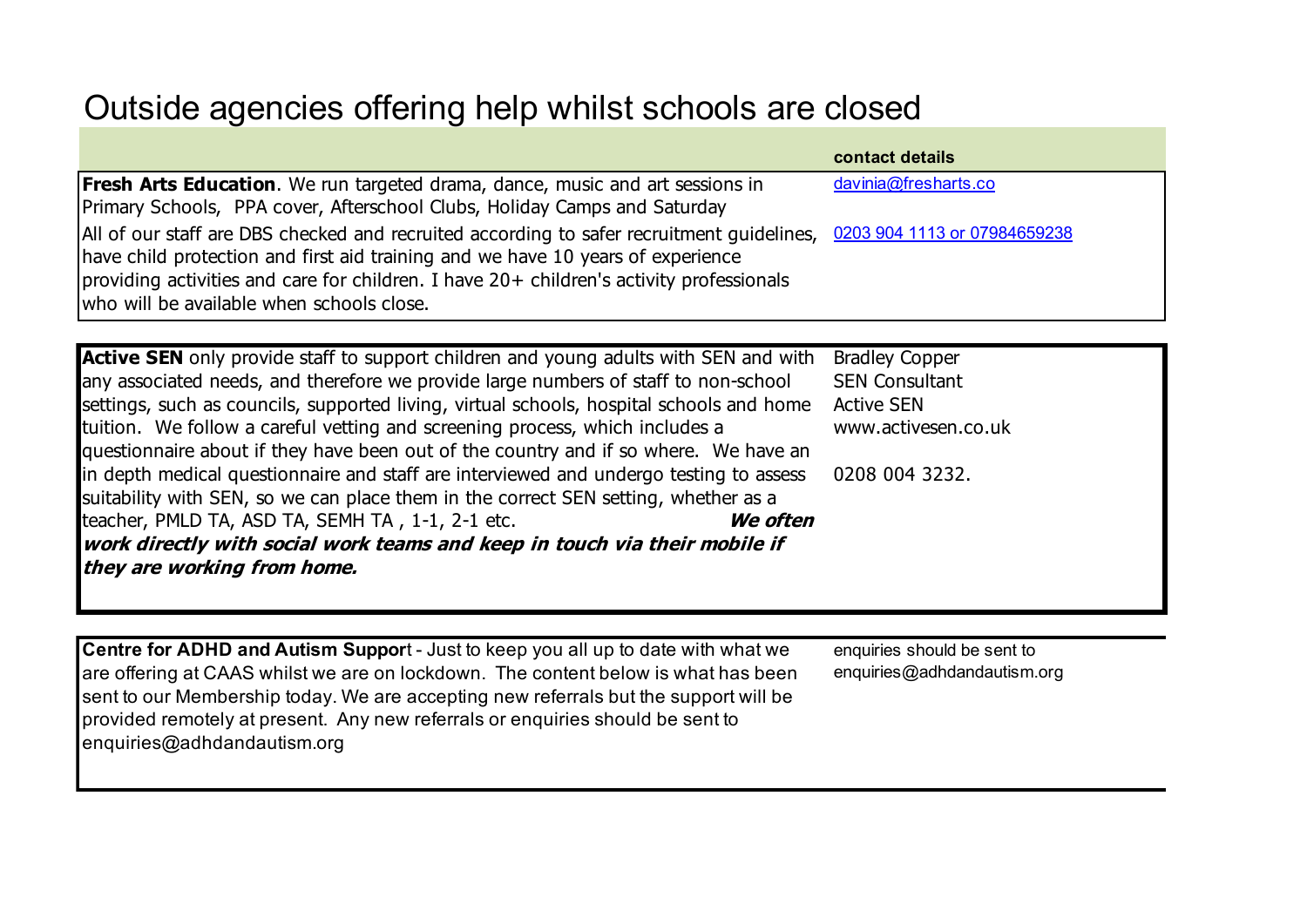| Fun Development - breakfast, after-school and holiday clubs.                                                                                                                                                                                                                                                                                                                                                                                                                                                                                                                                                                                                                                                                                                                                                                                                                                                                                                                                                                                                                              | <b>Contact details: Michelle Ellrick</b><br>07771995687 |
|-------------------------------------------------------------------------------------------------------------------------------------------------------------------------------------------------------------------------------------------------------------------------------------------------------------------------------------------------------------------------------------------------------------------------------------------------------------------------------------------------------------------------------------------------------------------------------------------------------------------------------------------------------------------------------------------------------------------------------------------------------------------------------------------------------------------------------------------------------------------------------------------------------------------------------------------------------------------------------------------------------------------------------------------------------------------------------------------|---------------------------------------------------------|
|                                                                                                                                                                                                                                                                                                                                                                                                                                                                                                                                                                                                                                                                                                                                                                                                                                                                                                                                                                                                                                                                                           |                                                         |
| Non Stop Action - Offering PE and Sport support to schools over Easter Holidays                                                                                                                                                                                                                                                                                                                                                                                                                                                                                                                                                                                                                                                                                                                                                                                                                                                                                                                                                                                                           | <b>Contact Details: Alex Vainella:</b><br>07999482424   |
| <b>Saracens Sport Foundation - offering curriculum or enrichment support, During this period, the</b><br>Saracens Sport Foundation is looking to continue helping schools in any way possible, whether<br>this is supporting with staff absence or adapting our delivery in order to still offer enrichment<br>opportunity.<br>We understand that physical activity will continue to play an important part to both students and<br>staff during this difficult time and we are conscience that schools may still want support due to staff<br>shortages or the need for specialist coaches for students needing to attend school. Our staff have<br>vast experience in a wide range of activities and we can adapt anything to the needs of your<br>provision, as well as having valid DBS certificates, First Aid and coaching qualifications. We will<br>also be offering flexibility in the cost of these sessions, and would encourage you to get in touch<br>directly to discuss this. If you require support we want to explore every possible way to help our<br>local community. | Contact: Mike Dobson 07903 872414                       |
| The Hive Foundation (Barnet FC) - Staffing support with PE And Sports Activities                                                                                                                                                                                                                                                                                                                                                                                                                                                                                                                                                                                                                                                                                                                                                                                                                                                                                                                                                                                                          | Contact: Sian Osmond - 020 8381 3800<br>x1042           |